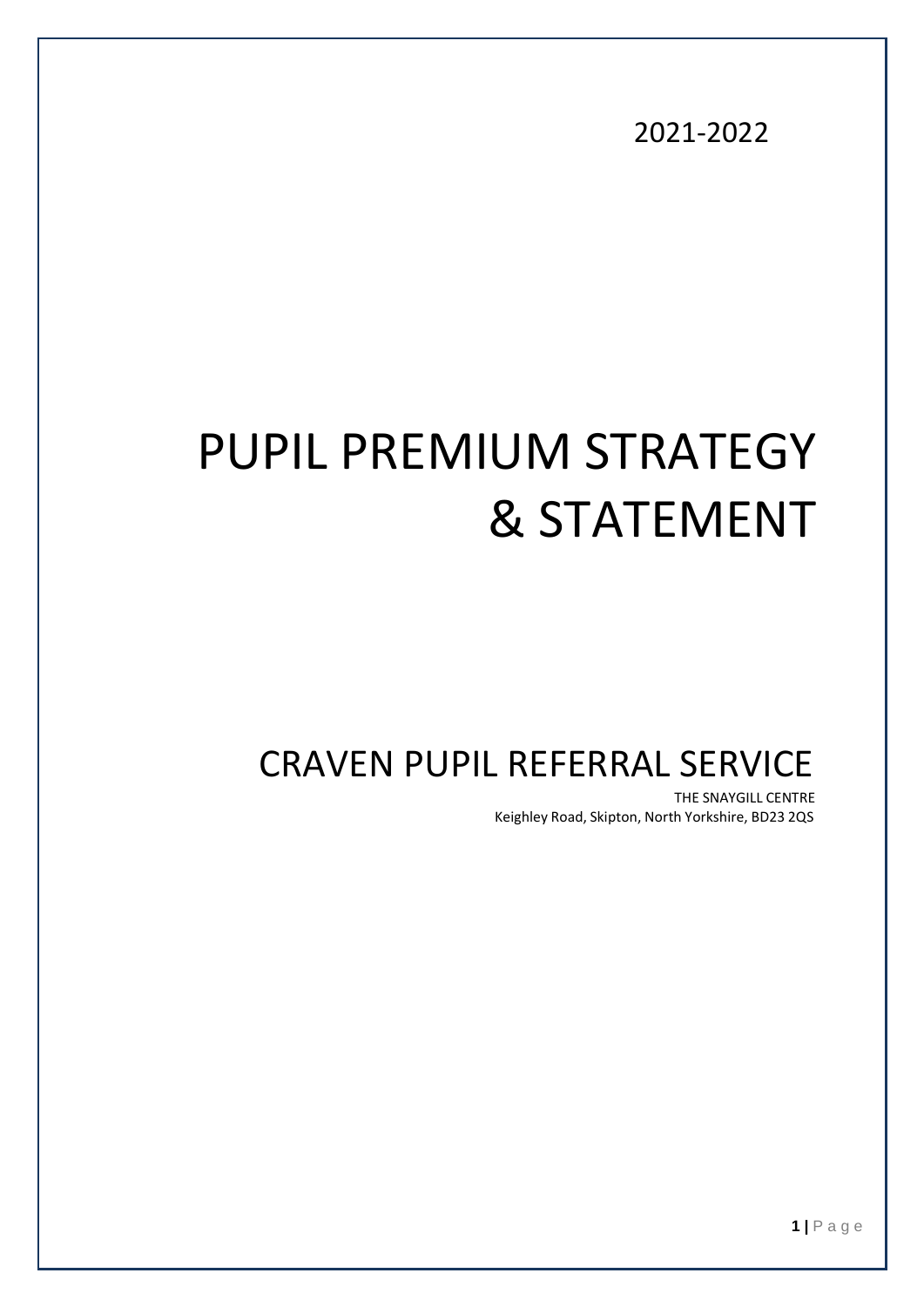**MC Ratification Date**: February 2022

**Review Cycle:** 1 Year

**Next Review Date:** September 2022

#### **School overview**

| <b>Metric</b>                               | Data                                                         |
|---------------------------------------------|--------------------------------------------------------------|
| School name                                 | Craven Pupil Referral Service                                |
| Pupils in school                            | 11                                                           |
| Proportion of disadvantaged pupils          | 45%                                                          |
| Pupil premium allocation this academic year | £935 x 3 =£2865 (three on roll, rest intervention<br>places) |
| Academic year or years covered by statement | 2021 to 2022                                                 |
| Publish date                                | February 2022                                                |
| Review date                                 | September 2022                                               |
| Statement authorised by                     | A Haughey                                                    |
| Pupil premium lead                          | A Haughey                                                    |
| Governor lead                               | F McMillan                                                   |

#### **School Context:**

Craven Pupil Referral Service is a secondary Alternative Provision that provides full and part-time education and support for children and young people who, for a variety of reasons, are unable to access mainstream education. Craven Pupil Referral Service has a transient cohort. However, NYCC has allocated and funds 13 FTE places for the Craven locality.

Permanently excluded pupils are admitted on the sixth day following exclusion; the PRS also offers preventative places based on the needs of Craven schools and these might be full-time, part-time, short term or longer term. Preventative placements may be plan ones or emergency ones tosupport mainstream schools and reduce permanent exclusion; a pupil may be out of area and in need of an assessment place, or the assessment place may be for the purposes of an EHCP assessment request. Groups change on a weekly (sometimes daily) basis, which must be borne in mind when analysing any data. Craven Pupil Referral Service takes pupils from seven different schools in the Craven area, which includes South Craven, Skipton, Settle, Upper Wharfedale and Nidderdale. Within this academic year it is anticipated that a new SLA will be in place to provide an additional 10 places to Bradford LA.

Craven Pupil Referral Service is a Local Authority Pupil Referral Unit and is part of the Craven collaborative of schools. Cohort characteristics vary considerably from year to year at Craven Pupil Referral Service due to the changing needs of schools. Pupils and their families have a range of factors, most notably: socio–economic, ethnicity, speech and language deficits, social and emotional disorders, negative behaviours persistent absenteeism, medical problems and entrenched low attendance.

**Craven Pupil Referral Service only has access to pupil premium for pupils who are on our single school roll.** 

**For our dual roll pupils, who remain on mainstream school rolls, we do not have access to pupil premium funding.**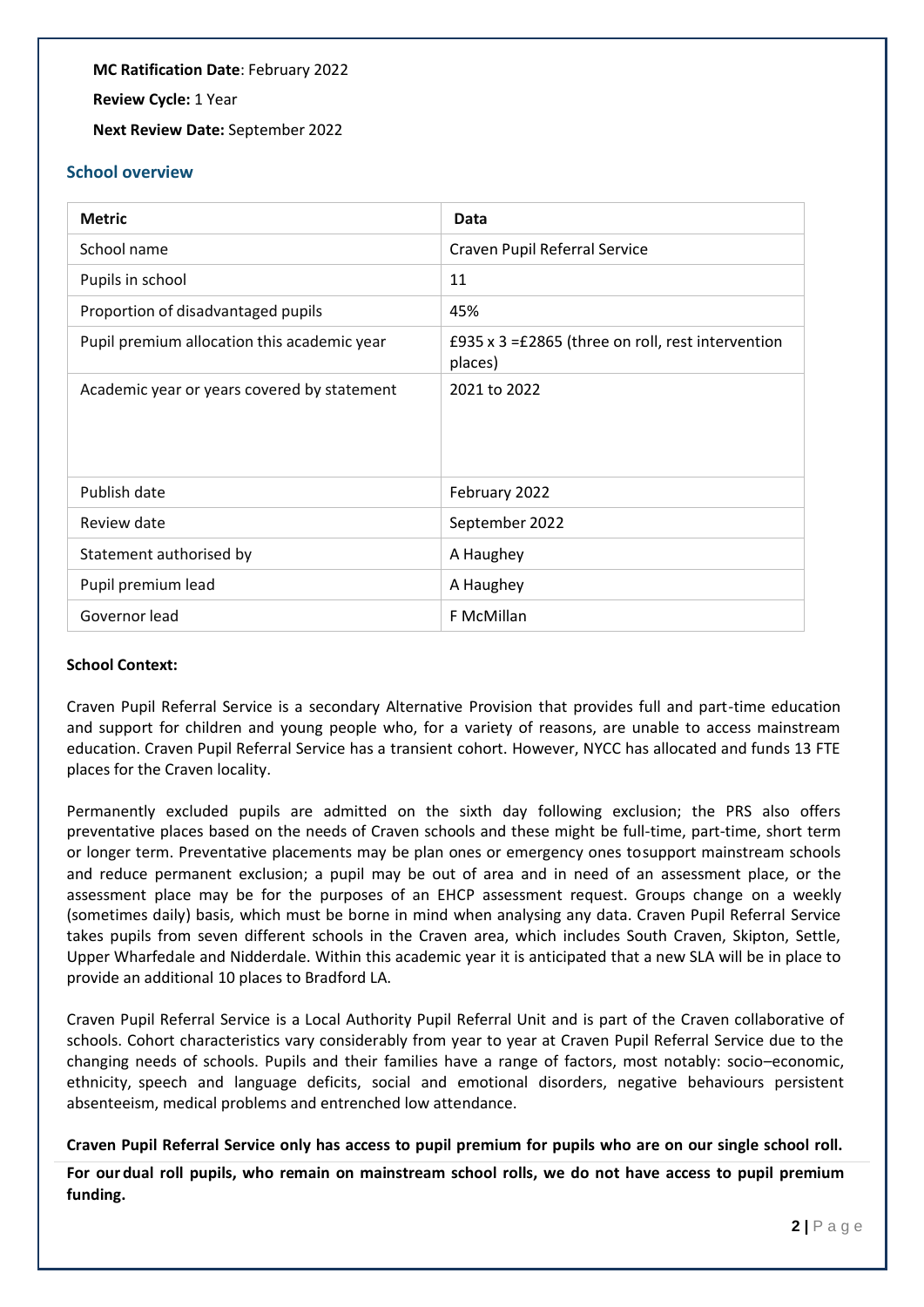#### Our Key aims/Overarching Statement:

Our core aim is to raise the attainment and progress of pupils eligible for Pupil Premium funding so that their performance compares favourably with Non-Pupil Premium peers. It is important to state that we not only measure progress in relation to academic success, but in relation to both social and emotional development as well as againsta pupil's effort and engagement in their education.

Barriers to attainment for our pupils are complex due to their social, emotional, and mental health needs. Poor attendance, breakdown of family relationships, cultural, social, financial concerns and health issues are all factors that impact upon our pupil's ability to engage in their learning. There are also pupils who have unsettled home livesor have been through a form of trauma which has caused anxiety or a lack of confidence, self-esteem, or self-worth.

At Craven Pupil Referral Service, we judge our progress from point of entry; we use previous information such as FFT Aspire as well as baseline assessment to generate this judgement. We are confident that we provide every pupil witha personalised opportunity to become the best version of themselves and address inequalities in the education of pupils from low-income families.

#### **Disadvantaged pupil barriersto success**

Outcomes and progress can be significantly related to, for example, emotional literacy, behaviour support or physical development, and the school needs to be strong at identifying the barriers that each individual Pupil Premium (PP) student faces.

Erratic attendance due to changing or challenging home circumstances.

Pupils have developed negative behaviours and attitudes to school over time after accessing a variety of different educational settings.

Misdiagnosis /No diagnosis when one is required; students often have high anxiety.

Social and economic background.

#### **NOTE:**

The Academic years from 2020 – 2022 were severely affected by the COVID 19 Pandemic. That said, our PPG performed equitably with the NPPG in terms of results.

In September 2021, following a restructure of the school staff team, an entirely new team under a new headteacher took control of the school. This transition has presented a wide range of challenges due to this significant change. The priority this year is to establish strong empowering relationships that ensure disadvantaged students can close any gap in attainment. Note also that data can sometimes be misleading because of our very small and changing cohort. Progress needs to be reviewed at individual level for more accurate evaluation.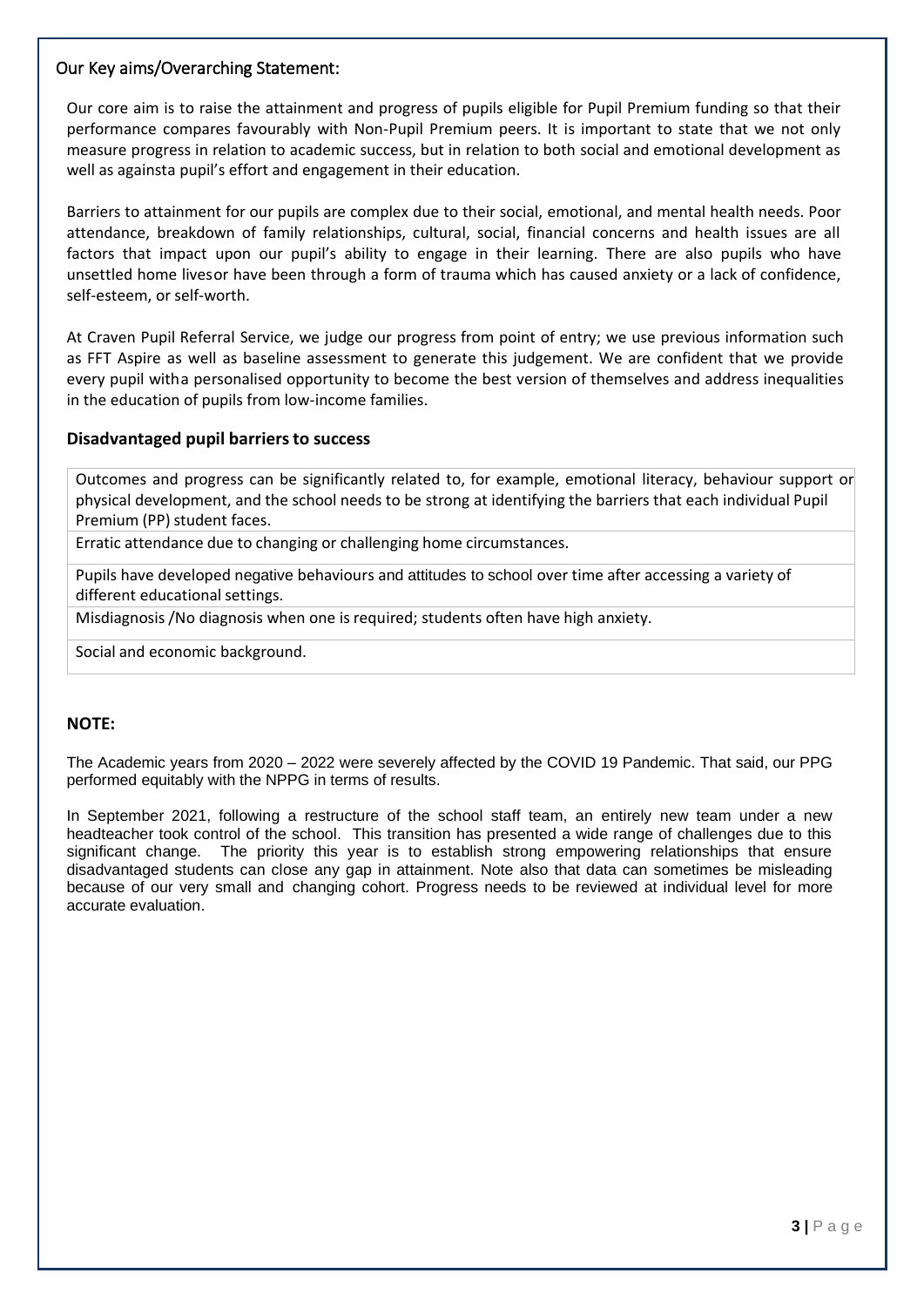## **PP Plan 2021-2022**

## **Focus One: Academic Achievement**

| Aim                               | Implementation                                             | <b>Evidence of Impact</b>                        | <b>Target</b><br><b>Date</b> | Cost £ |
|-----------------------------------|------------------------------------------------------------|--------------------------------------------------|------------------------------|--------|
|                                   | GL Data to be integrated into                              |                                                  |                              |        |
|                                   | student data systems and used                              |                                                  |                              |        |
|                                   | to drive progress in Core                                  | Data used to evidence                            |                              |        |
| <b>GL Assessment CDS</b>          | subjects and identify SEND and<br><b>SEMH</b>              | impact and track<br>progress.                    | Dec-21                       | 237    |
|                                   | White Rose maths subscription                              |                                                  |                              |        |
|                                   | allowing access to a full range                            |                                                  |                              |        |
|                                   | of teaching materials from one                             |                                                  |                              |        |
|                                   | of the best providers and                                  |                                                  |                              |        |
|                                   | centres of good practice in the                            | Students reach FFT 50                            |                              |        |
| <b>White Rose Maths</b>           | country.                                                   | target grade in Maths.                           | Dec-21                       | 165    |
|                                   |                                                            | Students experience                              |                              |        |
| <b>Functional Skills Entry</b>    | Make sure all students entered<br>by deadline              | exams and potential<br>success prior to GCSE.    | Jan-22                       | 200    |
|                                   |                                                            |                                                  |                              |        |
| <b>Functional Skills Support</b>  | Make sure students have<br>adequate practice and access to | Students are supported<br>in passing Level Two   |                              |        |
| <b>Materials</b>                  | support materials.                                         | functional Skills                                | Jan-22                       | 100    |
|                                   | Ensure SENCO is supported in                               |                                                  |                              |        |
|                                   | the application of Boxall                                  | Used to identify SEND                            |                              |        |
|                                   | profiles. Purchase at least 100                            | and SEMH needs that                              |                              |        |
|                                   | tokens allowing 100 individual                             | are then present in                              |                              |        |
| <b>Boxall Profiling</b>           | reports to be generated during<br>the year.                | learning plans or<br>relevant documentation      | Feb-22                       | 100    |
|                                   |                                                            | Clear use of school's                            |                              |        |
|                                   |                                                            | garden, students                                 |                              |        |
|                                   | Period 6 to be allocated to                                | engaged and active, as                           |                              |        |
|                                   | Forest school for KS3 3 times a                            | seen from observations                           |                              |        |
| <b>Forest School</b>              | week                                                       | and elating work.                                | <b>Dec-21</b>                | 150    |
|                                   |                                                            | Art used effectively as<br>therapy to help       |                              |        |
|                                   |                                                            | students decompress                              |                              |        |
|                                   |                                                            | and regulate their                               |                              |        |
|                                   | Art used as therapy or work                                | emotions, preventing                             |                              |        |
|                                   | towards unit accreditation                                 | higher level behaviour                           |                              |        |
| Art                               | scheme                                                     | incidents.                                       | $Oct-21$                     | 150    |
|                                   |                                                            | Successful unit                                  |                              |        |
|                                   | Member of staff to attend                                  | accreditations proving<br>possibility of success |                              |        |
|                                   | training to administer this                                | and promoting a growth                           |                              |        |
| <b>Unit Accreditation Scheme.</b> | qualification. Pay entry for                               | mindset. Certificates of                         |                              |        |
| <b>Training and Entries</b>       | each unit.                                                 | completion.                                      | Feb-22                       | 400    |
|                                   | <b>Revision Guides for core</b>                            | Ensure no student is                             |                              |        |
| <b>Exam Packs and Revision</b>    | subjects and new exam                                      | disadvantaged in the                             |                              |        |
| <b>Guides</b>                     | equipment.                                                 | exams.                                           | $May-22$                     | 30     |
|                                   |                                                            |                                                  | Total                        | 1532   |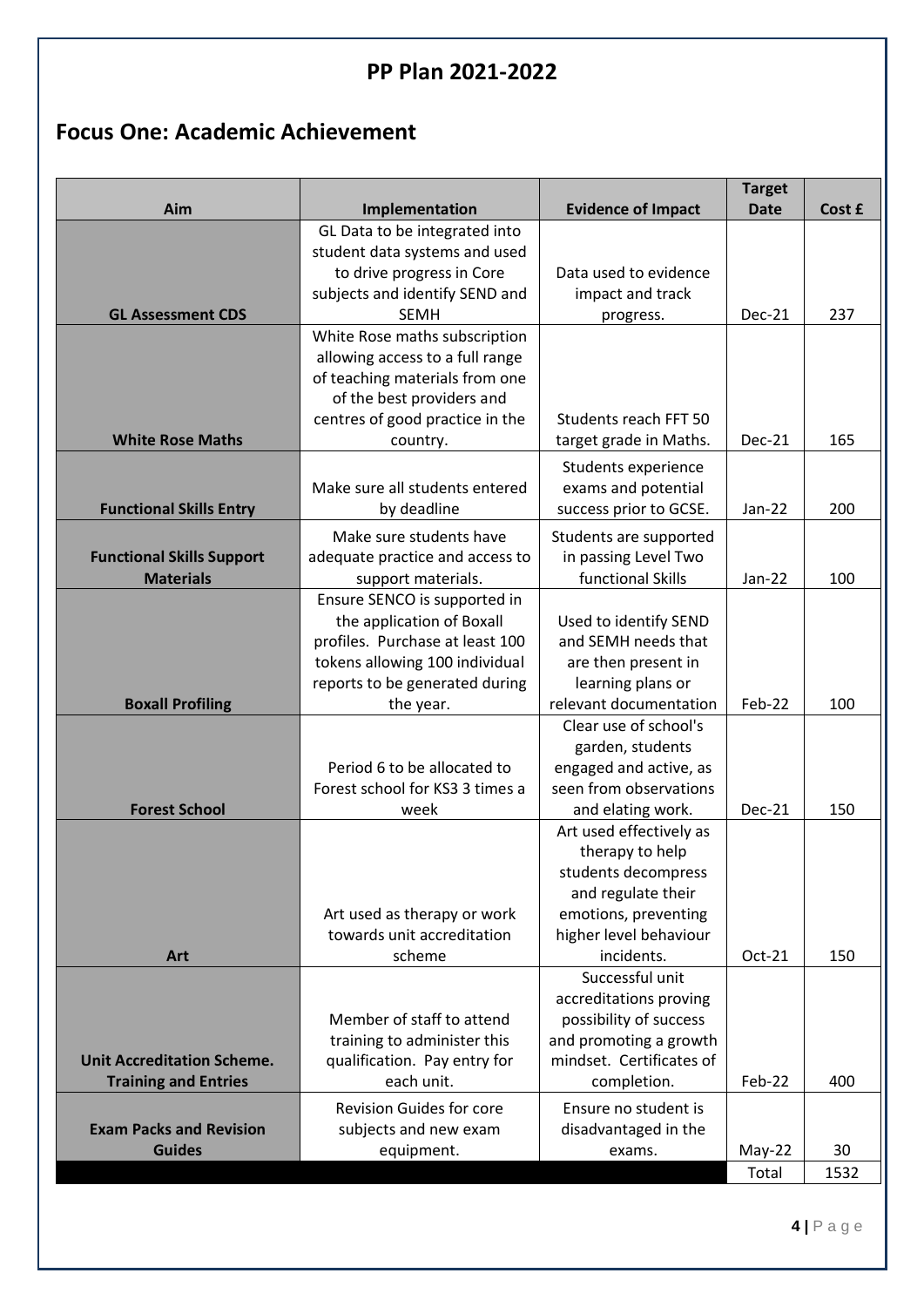|  |  |  | <b>Focus Two: Wider Outcomes</b> |
|--|--|--|----------------------------------|
|--|--|--|----------------------------------|

|                            |                                                              |                                                              | <b>Target</b> |      |
|----------------------------|--------------------------------------------------------------|--------------------------------------------------------------|---------------|------|
| Aim                        | Implementation                                               | <b>Evidence of Impact</b>                                    | <b>Date</b>   | Cost |
|                            |                                                              | Students engage with materials                               |               |      |
|                            |                                                              | demonstrating a developing                                   |               |      |
|                            |                                                              | positive value set and sense of                              |               |      |
|                            | Explore and reproduce the                                    | personal identity. Improved                                  |               |      |
| <b>Mindfulness</b>         | learning materials of Optimize<br>and mindfulness resources  | engagement in self-regulation                                |               |      |
| <b>Resources</b>           |                                                              | management techniques.                                       | <b>Nov-21</b> | 50   |
|                            |                                                              |                                                              |               |      |
|                            |                                                              |                                                              |               |      |
|                            |                                                              |                                                              |               |      |
|                            |                                                              | 1to1 Coaching takes place, for all                           |               |      |
|                            |                                                              | students with NLP practitioner                               |               |      |
|                            |                                                              | and Optimize Master Coach.                                   |               |      |
|                            |                                                              | Coaching strategies included in                              |               |      |
|                            | 1 to 1 coaching 20 minutes at<br>least ever three weeks with | student reports and monitoring<br>for intervention placement |               |      |
| <b>Coaching 1to1</b>       | Headteacher                                                  | students.                                                    | Feb-22        | 100  |
| Yoga                       | Convert old staff room into                                  | Yoga is taught as part of the                                |               |      |
| <b>Studio/Equipment</b>    | Yoga space                                                   | curriculum.                                                  | $Sep-21$      | 200  |
|                            |                                                              | Students use physical activity to                            |               |      |
|                            |                                                              | regulate their emotions                                      |               |      |
|                            | Buy kit for students to allow                                | throughout the day and establish                             |               |      |
| <b>Active wear school</b>  | them to transfer from physical                               | a calmer, consistent behaviour                               |               |      |
| uniform                    | to academic activity quickly                                 | profile for each student.                                    | Oct-21        | 180  |
|                            |                                                              |                                                              |               |      |
|                            |                                                              | The physical activity the student                            |               |      |
|                            |                                                              | completes has a positive and                                 |               |      |
| <b>Gym and Physical</b>    | Expand weight and physical                                   | measurable impact on student                                 |               |      |
| <b>Training</b>            | training facilities                                          | self-regulation and engagement.                              | Oct-21        | 400  |
|                            |                                                              |                                                              |               |      |
|                            |                                                              |                                                              |               |      |
|                            |                                                              | Discipline and focus developed                               |               |      |
|                            |                                                              | through martial arts                                         |               |      |
|                            | Buy equipment and allocate                                   | demonstrates improved student                                |               |      |
| <b>Combat and Self</b>     | curriculum time outside core                                 | focus and engagement across the                              |               |      |
| <b>Defence Equipment</b>   | lessons.                                                     | curriculum.                                                  | Feb-22        | 200  |
|                            |                                                              | All students take part in group                              |               |      |
|                            | Schedule sessions and secure                                 | cooking sessions, developing a                               |               |      |
| <b>Family Cooking</b>      | appropriate staffing.                                        | sense of family and community                                | Oct-21        | 100  |
|                            |                                                              |                                                              |               |      |
|                            | Split breaks and ensure all                                  | Students are fed and hydrated                                |               |      |
| <b>Breakfast and Break</b> | students have access to                                      | preventing it being a barrier to                             |               |      |
| <b>Support</b>             | breaktime refreshments.                                      | focussing in lessons.                                        | $Sep-21$      | 150  |
|                            |                                                              |                                                              | Total         | 1380 |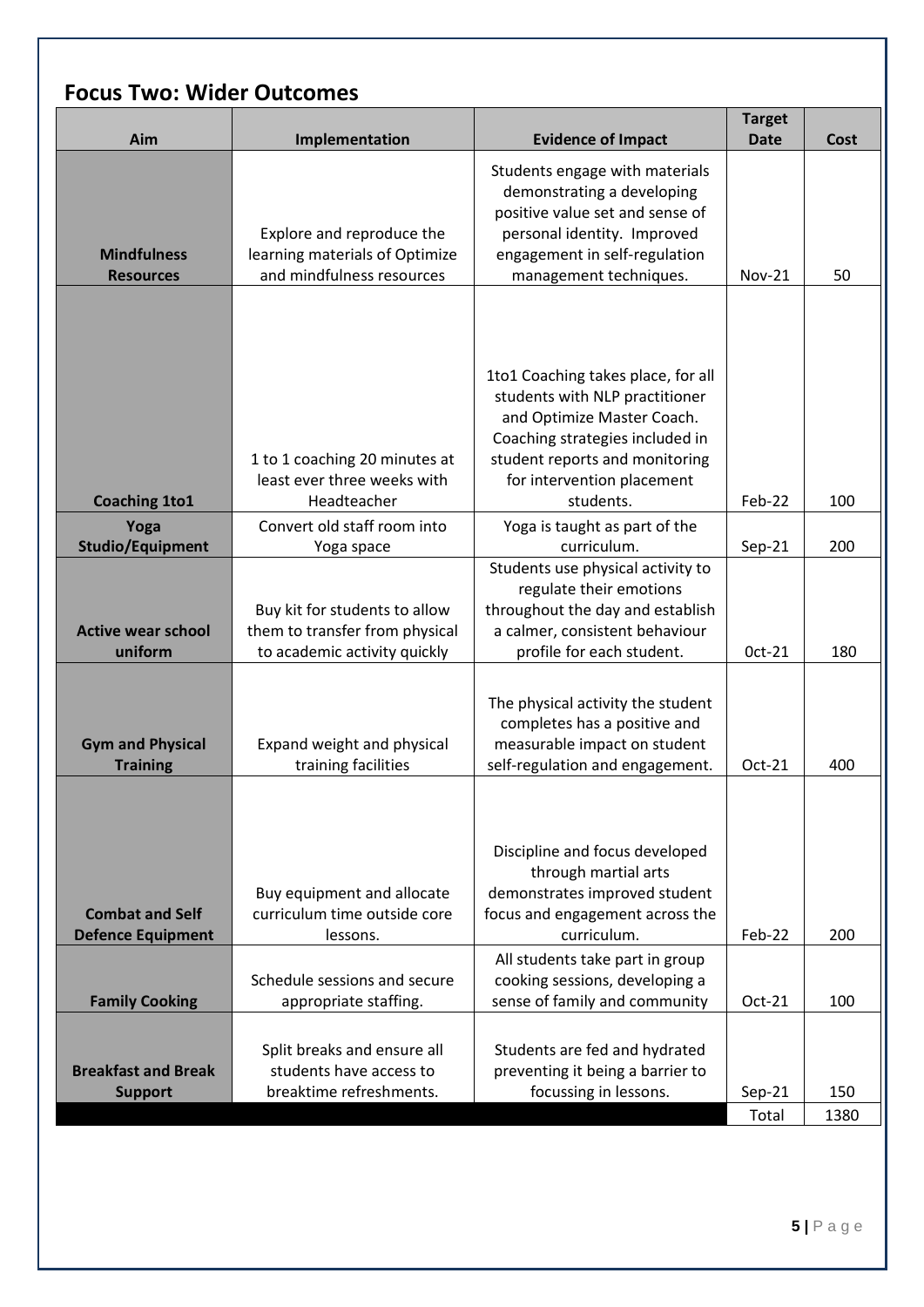## **2020-2021 Review**

The following section shows the priorities for the year 2020 to 2021. The review information was completed by the outgoing team.

| Aim                                                                       | <b>Evidence of impact</b>                                                                                                                                                                                                                                                                              | <b>Target date</b> |
|---------------------------------------------------------------------------|--------------------------------------------------------------------------------------------------------------------------------------------------------------------------------------------------------------------------------------------------------------------------------------------------------|--------------------|
| To close the gap<br>between reading age<br>and chronological<br>age.      | The gap between reading age and chronological age of<br>PP students is closed over the school year and is similar<br>for PP and non-PP students.                                                                                                                                                       | September 2021     |
|                                                                           | <b>Review</b>                                                                                                                                                                                                                                                                                          |                    |
|                                                                           | Reading age of PP and non-PP students comparable. No PP<br>pupils with significant gap between RA and CA.                                                                                                                                                                                              |                    |
| <b>Improve writing</b><br>performance of Pupil<br><b>Premium students</b> | PP pupils show greater confidence, resilience and competence<br>in extended writing and have learned strategies to plan and<br>develop fiction and non-fictionwriting. Pupils are more able to<br>tackle exam questions that require extended writing as judged<br>by answers to exam style questions. | September 2021     |
|                                                                           | <b>Review</b>                                                                                                                                                                                                                                                                                          |                    |
|                                                                           | Confidence and resilience are an issue for all pupils due to<br>disrupted learning this year. The two-year 10 PP students are<br>starting to tackle extended writing tasksmore confidently<br>(now Year 11 in year 21/22).                                                                             |                    |
|                                                                           | The year 11 PP student (a persistent non- attending) is making<br>less progress.                                                                                                                                                                                                                       |                    |
| PP pupils in KS4 make<br>expected levels of<br>progress literacy and      | 100% of KS4 PP students will gain recognised Functional Skills<br>qualificationsat level 1 or 2 through targeted teaching of<br>literacy and numeracy.                                                                                                                                                 | September 2021     |
| numeracy                                                                  | PP pupils close the gap in terms of expected progress towards<br>expected FFT levels.                                                                                                                                                                                                                  |                    |
|                                                                           | <b>Review</b><br>Two out of three PP pupils on track to achieve FS quals at level<br>1 and the remaining pupil at E3. Two PP pupils on target to<br>meet FFT levels and one PP pupil two levels below;<br>comparable with non-PPG.                                                                     |                    |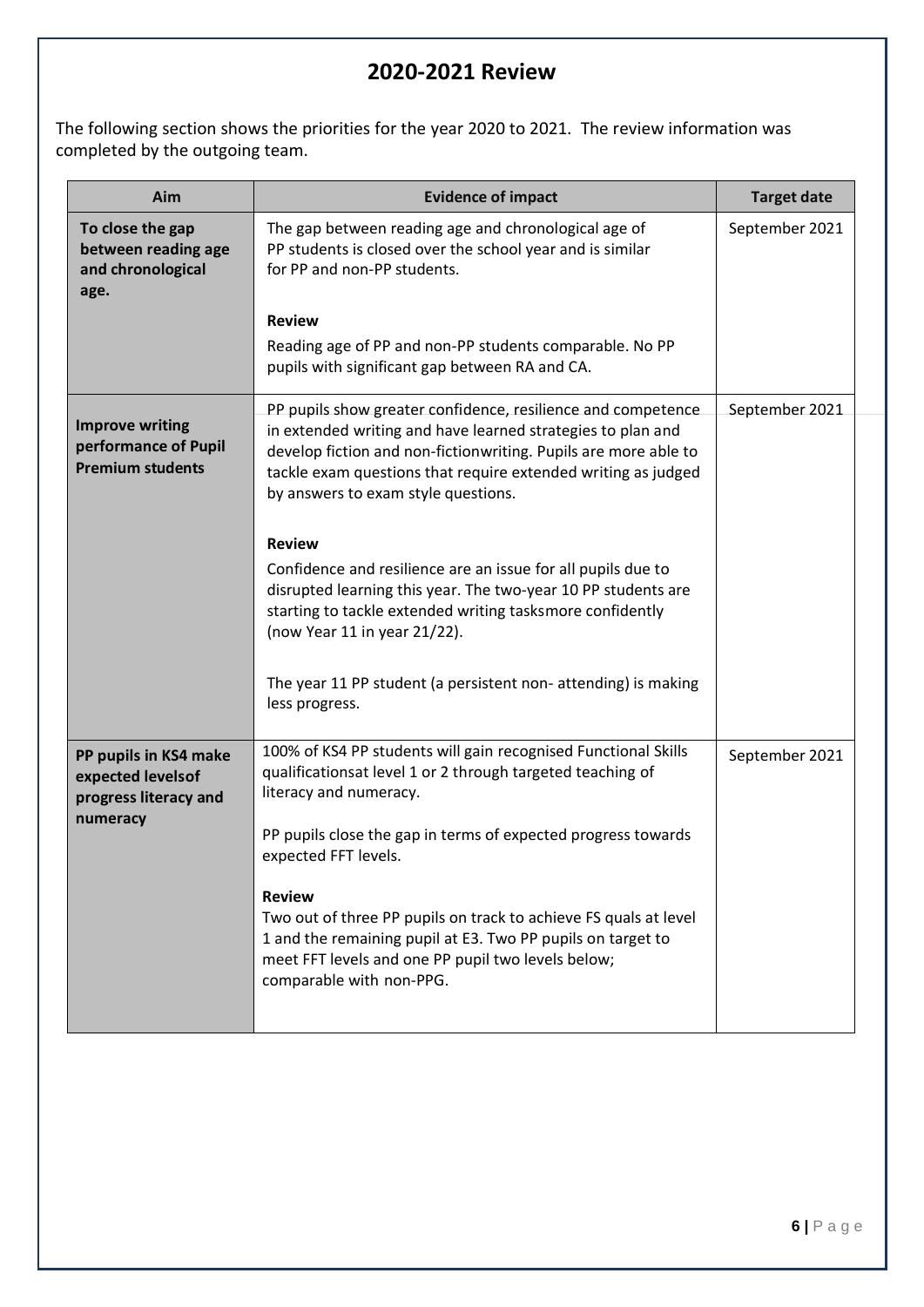## **Strategy aims for disadvantaged pupils – wider outcomes (e.g., independence)**

| Aim                                                                                                                                                  | <b>Evidence of impact</b>                                                                                                                                                                                                                                                                                                                                                                                         | <b>Target date</b> |
|------------------------------------------------------------------------------------------------------------------------------------------------------|-------------------------------------------------------------------------------------------------------------------------------------------------------------------------------------------------------------------------------------------------------------------------------------------------------------------------------------------------------------------------------------------------------------------|--------------------|
| To improve attendance of<br>pupilsattracting PP                                                                                                      | Overall attendance for students eligible<br>for PP to improve to the school target of<br>85%.<br>Robust attendance strategy is in place<br>that monitors and supports increasing<br>attendance.<br><b>Review</b><br>85% unrealistic in current pandemic,<br>average attendance 60% over the year                                                                                                                  | September 2021     |
|                                                                                                                                                      | and currently at 76.6%. PP pupils<br>currently 74%, 97% and 44%. The latter<br>pupil at Stage 5 attendance procedures.                                                                                                                                                                                                                                                                                            |                    |
| <b>Emotional support to engage</b><br>inlearning.                                                                                                    | Attendance of PP students in lessons<br>increases over the year and teachers<br>report engagement of PP students in<br>lessons improves over time. Staff report<br>improved social skills.<br><b>Review</b><br>All PP pupils currently engaging in small<br>group lessons. One on behaviour plan<br>because of difficulties remaining in class.                                                                   | September 2021     |
| 1:1<br><b>Tuition</b><br>and<br>mentoring<br>to<br>both<br>the<br>academic<br>support<br>achievement<br>emotional<br>and<br>intelligence of students | Over the course of the year, PP students<br>will increase the amount of time spent in<br>group classes. Teachers report that<br>students are more engaged in learning,<br>discussions, and conversations.<br>Where appropriate, changes in provision<br>are made to better meet individual<br>needs.<br><b>Review</b><br>Two out of three PP pupils significantly<br>more engaged in learning and<br>discussions. | September 2021     |